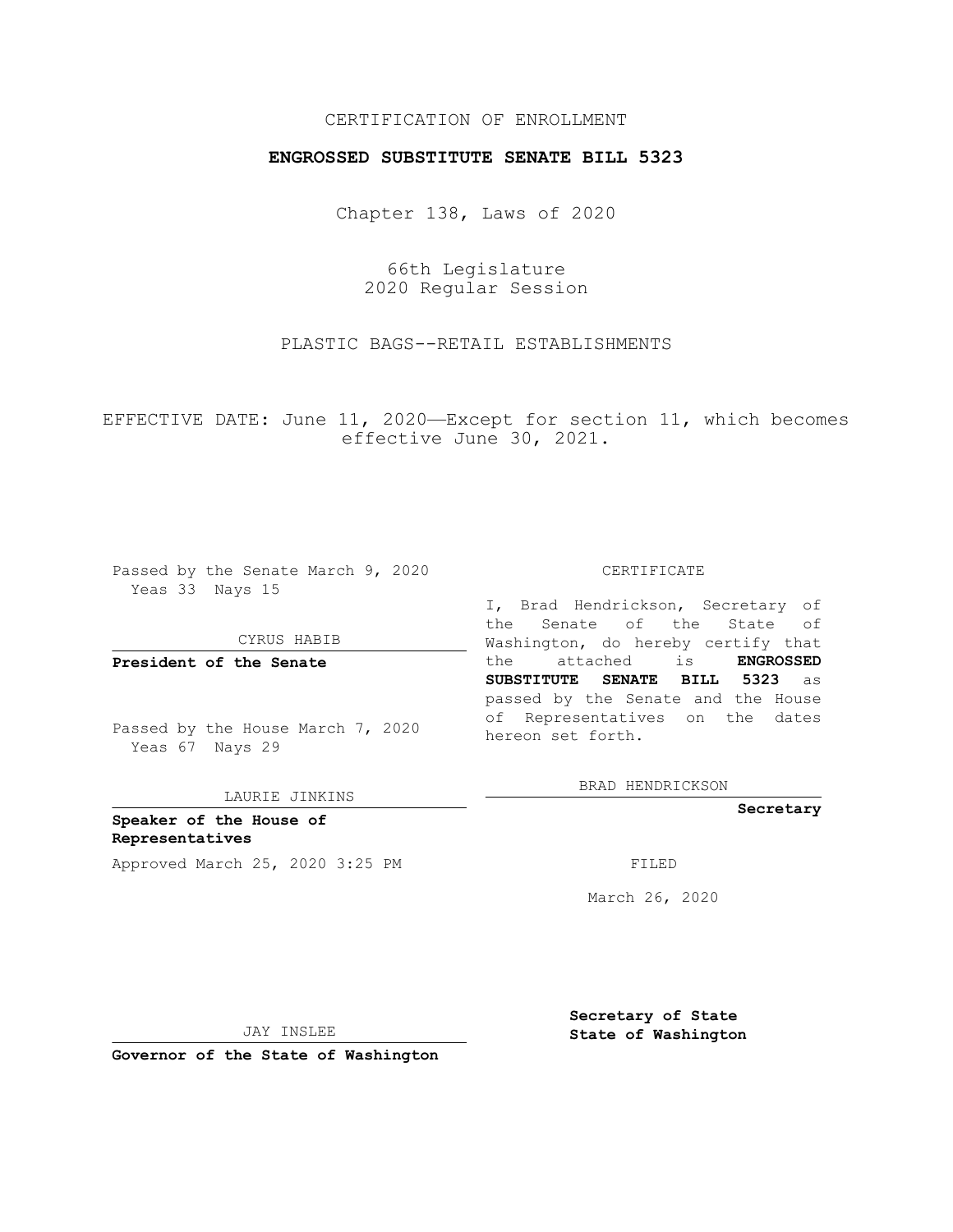### **ENGROSSED SUBSTITUTE SENATE BILL 5323**

AS AMENDED BY THE HOUSE

Passed Legislature - 2020 Regular Session

# **State of Washington 66th Legislature 2019 Regular Session**

**By** Senate Environment, Energy & Technology (originally sponsored by Senators Das, Carlyle, Kuderer, Palumbo, Hunt, Rolfes, Frockt, Keiser, Pedersen, and Saldaña)

READ FIRST TIME 02/01/19.

 AN ACT Relating to reducing pollution from plastic bags by establishing minimum state standards for the use of bags at retail establishments; reenacting and amending RCW 43.21B.110 and 43.21B.110; adding a new section to chapter 82.04 RCW; adding a new chapter to Title 70 RCW; creating a new section; prescribing penalties; providing an effective date; and providing expiration 7 dates.

8 BE IT ENACTED BY THE LEGISLATURE OF THE STATE OF WASHINGTON:

 NEW SECTION. **Sec. 1.** (1) State policy has long placed waste reduction as the highest priority in the collection, handling, and management of solid waste. Reducing plastic bag waste holds particular importance among state waste reduction efforts for a number of reasons:

 (a) Single-use plastic carryout bags are made of nonrenewable 15 resources and never biodegrade; instead, over time, they break down into tiny particles. Single-use plastic carryout bags, and the particles they break into, are carried into rivers, lakes, Puget Sound, and the world's oceans, posing a threat to animal life and the 19 food chain;

20 (b) Plastic bags are one of the most commonly found items that 21 litter state roads, beaches, and other public spaces; and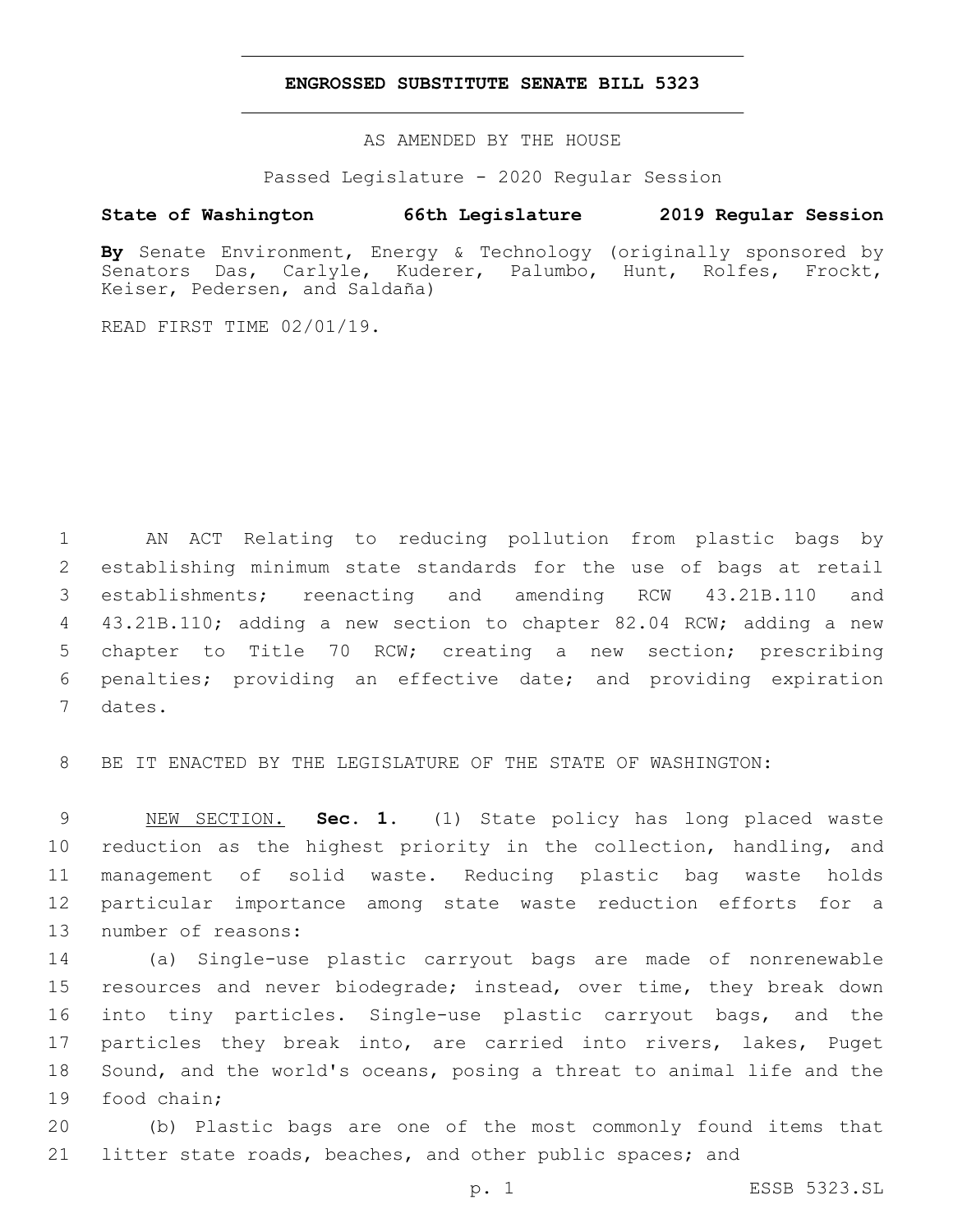(c) Even when plastic bags avoid the common fate of becoming litter, they are a drain on public resources and a burden on environment and resource conservation goals. For example, if plastic bags are disposed of in commingled recycling systems rather than as garbage or in retailer drop-off programs, they clog processing and sorting machinery, resulting in missorted materials and costly inefficiencies that are ultimately borne by utility ratepayers. Likewise, when green or brown-tinted plastic bags confuse consumers into attempting to dispose of them as compost, the resultant plastic 10 contamination undercuts the ability to use the compost in gardens, 11 farms, landscaping, and surface water and transportation projects.

 (2) Alternatives to single-use plastic carryout bags are convenient, functional, widely available, and measure as superior across most environmental performance metrics. Alternatives to single-use plastic carryout bags feature especially superior environmental performance with respect to litter and marine debris, 17 since plastic bags do not biodegrade.

 (3) As of 2020, many local governments in Washington have shown leadership in regulating the use of single-use plastic carryout bags. This local leadership has shown the value of establishing state standards that will streamline regulatory inconsistency and reduce burdens on covered retailers caused by a patchwork of inconsistent 23 local requirements across the state.

 (4) Data provided from grocery retailers has shown that requests for paper bags have skyrocketed where plastic bag bans have been implemented. To accommodate the anticipated consequences of a statewide plastic bag ban, it is rational to expect additional capacity will be needed in Washington state for manufacturing paper bags. The legislature intends to provide that capacity by prioritizing and expediting siting and permitting of expansions or 31 reconfiguring for paper manufacturing.

 (5) Therefore, in order to reduce waste, litter, and marine pollution, conserve resources, and protect fish and wildlife, it is 34 the intent of the legislature to:

(a) Prohibit the use of single-use plastic carryout bags;

 (b) Require a pass-through charge on recycled content paper carryout bags and reusable carryout bags made of film plastic, to encourage shoppers to bring their own reusable carryout bags;

 (c) Require that bags provided by a retail establishment contain 40 recycled content; and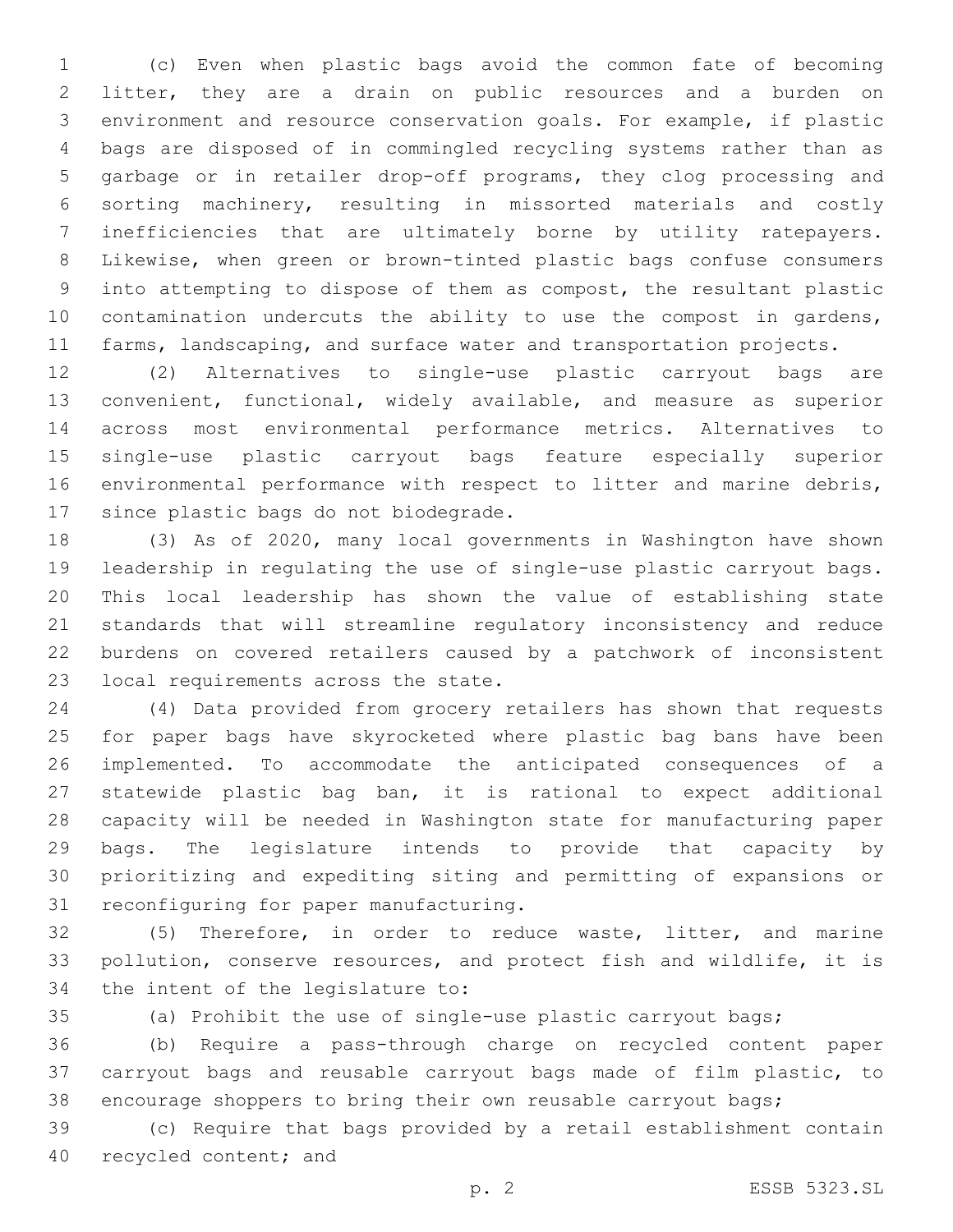(d) Encourage the provision of reusable and recycled content 2 paper carryout bags by retail establishments.

 NEW SECTION. **Sec. 2.** The definitions in this section apply throughout this chapter unless the context clearly requires otherwise.

 (1) "Carryout bag" means any bag that is provided by a retail establishment at home delivery, the check stand, cash register, point of sale, or other point of departure to a customer for use to 9 transport or carry away purchases.

(2) "Department" means the department of ecology.

 (3) "Pass-through charge" means a charge to be collected and retained by retail establishments from their customers when providing recycled content paper carryout bags and reusable carryout bags made 14 of film plastic.

 (4) "Recycled content paper carryout bag" means a paper carryout bag provided by a retail establishment to a customer that meets the 17 requirements in section  $3(6)$  (a) of this act.

 (5) "Retail establishment" means any person, corporation, partnership, business, facility, vendor, organization, or individual that sells or provides food, merchandise, goods, or materials directly to a customer including home delivery, temporary stores, or vendors at farmers markets, street fairs, and festivals.

 (6) "Reusable carryout bag" means a carryout bag made of cloth or other durable material with handles that is specifically designed and manufactured for long-term multiple reuse and meets the requirements 26 of section  $3(6)(b)$  of this act.

 (7) "Single-use plastic carryout bag" means any carryout bag that is made from plastic that is designed and suitable only to be used 29 once and disposed.

 NEW SECTION. **Sec. 3.** (1) Beginning January 1, 2021, except as provided in this section and section 4 of this act, a retail establishment may not provide to a customer or a person at an event:

(a) A single-use plastic carryout bag;33

 (b) A paper carryout bag or reusable carryout bag made of film plastic that does not meet recycled content requirements; or

 (c) Beginning January 1, 2026, a reusable carryout bag made of film plastic with a thickness of less than four mils, in the event that the 2025 legislature does not amend this section to reflect the

p. 3 ESSB 5323.SL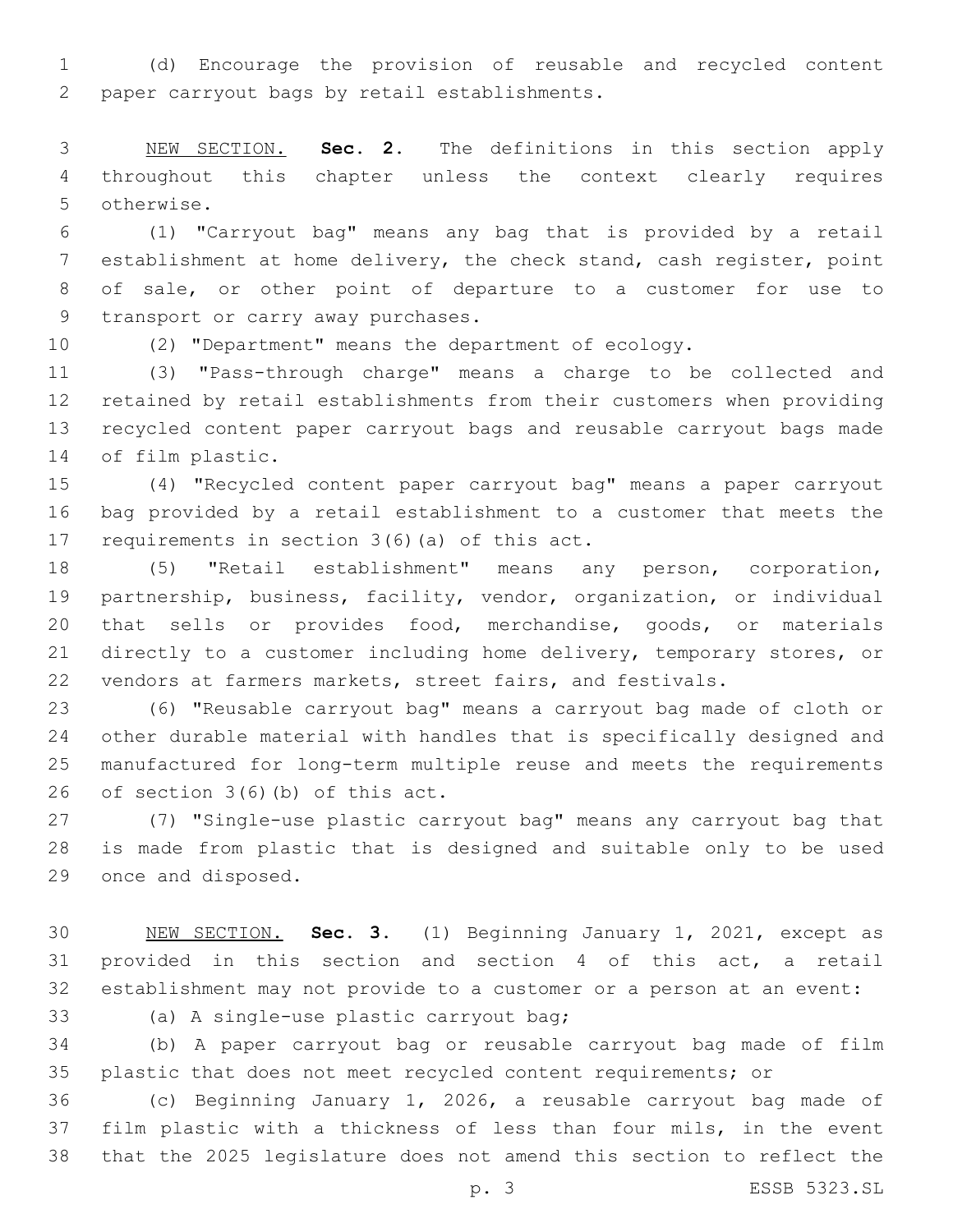recommendations to the legislature made consistent with section 7 of 2 this act.

 (2)(a) A retail establishment may provide a reusable carryout bag or a recycled content paper carryout bag of any size to a customer at the point of sale. A retail establishment may make reusable carryout 6 bags available to customers through sale.

 (b)(i) Until December 31, 2025, a retail establishment must collect a pass-through charge of eight cents for every recycled content paper carryout bag with a manufacturer's stated capacity of one-eighth barrel (eight hundred eighty-two cubic inches) or greater or reusable carryout bag made of film plastic it provides, except as provided in subsection (5) of this section and section 4 of this act.

 (ii) Beginning January 1, 2026, a retail establishment must collect a pass-through charge of twelve cents for reusable carryout bags made of film plastic and eight cents for recycled content paper carryout bags, in the event that the 2025 legislature does not amend this section to reflect the recommendations to the legislature made consistent with section 7 of this act. It is the intent of the legislature for the 2025 legislature to reassess the amount of the pass-through charge authorized under this subsection (2)(b), taking into consideration the content of the report to the legislature under 22 section 7 of this act.

 (c) A retail establishment must keep all revenue from pass- through charges. The pass-through charge is a taxable retail sale. A retail establishment must show all pass-through charges on a receipt 26 provided to the customer.

 (3) Carryout bags provided by a retail establishment do not 28 include:

(a) Bags used by consumers inside stores to:29

 (i) Package bulk items, such as fruit, vegetables, nuts, grains, candy, greeting cards, or small hardware items such as nails, bolts, 32 or screws;

 (ii) Contain or wrap items where dampness or sanitation might be 34 a problem including, but not limited to:

- (A) Frozen foods;35
- 36 (B) Meat;
- (C) Fish;37
- 38 (D) Flowers; and
- 39 (E) Potted plants;
- (iii) Contain unwrapped prepared foods or bakery goods;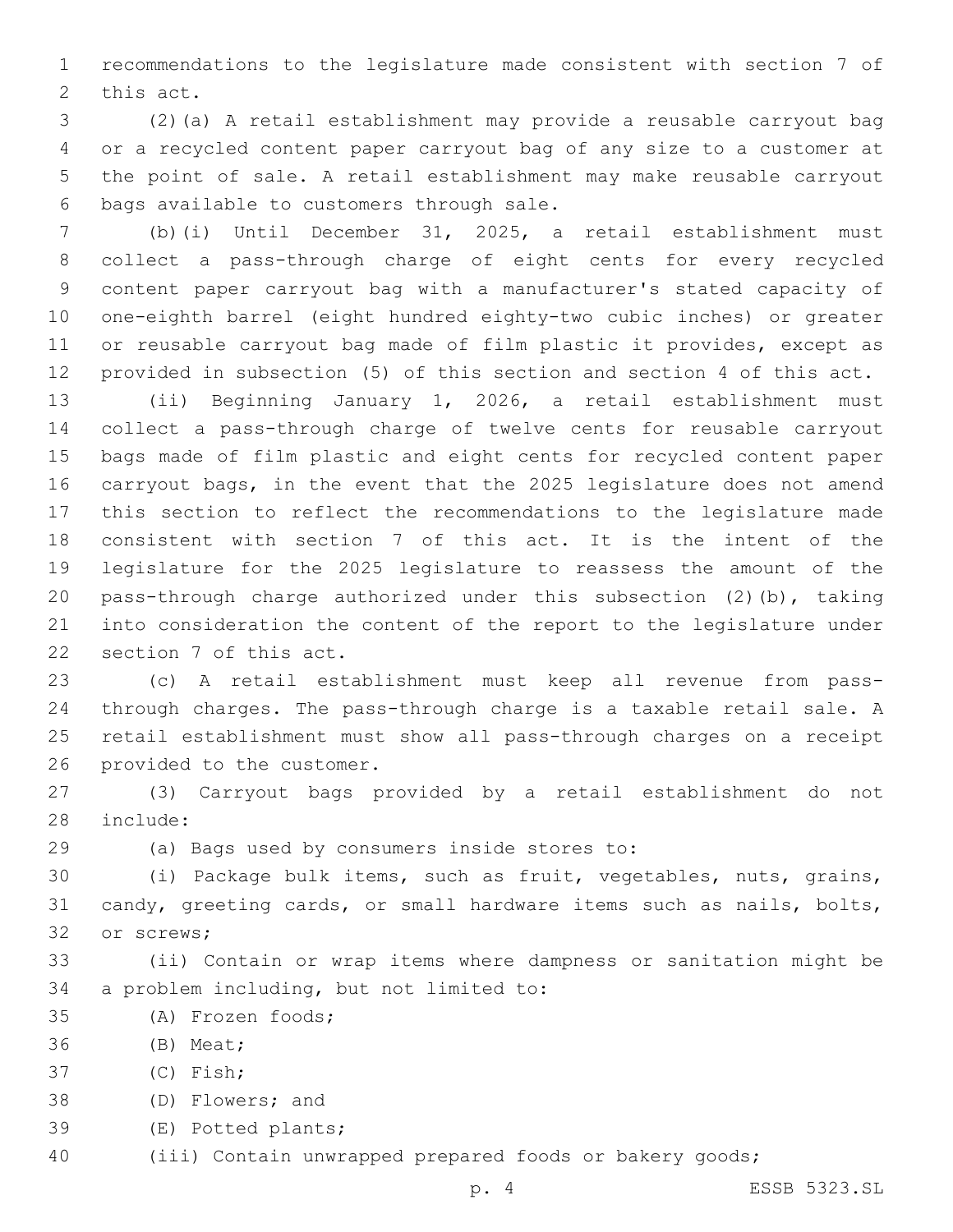(iv) Contain prescription drugs; or1

 (v) Protect a purchased item from damaging or contaminating other purchased items when placed in a recycled content paper carryout bag 4 or reusable carryout bag; or

 (b) Newspaper bags, mailing pouches, sealed envelopes, door hanger bags, laundry/dry cleaning bags, or bags sold in packages containing multiple bags for uses such as food storage, garbage, or 8 pet waste.

 (4)(a) Any compostable film bag that a retail establishment provides to customers for products, including for products bagged in stores prior to checkout, must meet the requirements for compostable 12 products and film bags in chapter 70.360 RCW.

 (b) A retail establishment may not use or provide polyethylene or other noncompostable plastic bags for bagging of customer products in stores, as carryout bags, or for home delivery that do not meet the requirements for noncompostable products and film bags in chapter 17 70.360 RCW.

 (5) Except as provided by local regulations enacted as of April 1, 2020, a retail establishment may provide a bag restricted under subsection (1) of this section from existing inventory until one year 21 after the effective date of this section. The retail establishment, upon request by the department, must provide purchase invoices, distribution receipts, or other information documenting that the bag was acquired prior to the effective date of this section.

(6) For the purposes of this section:25

(a) A recycled content paper carryout bag must:

 (i) Contain a minimum of forty percent postconsumer recycled 28 materials;

 (ii) Be capable of composting, consistent with the timeline and specifications of the entire American society of testing materials D6868 and associated test methods that must be met, as it existed as 32 of January 1, 2020; and

 (iii) Display in print on the exterior of the paper bag the 34 minimum percentage of postconsumer content.

35 (b) A reusable carryout bag must:

 (i) Have a minimum lifetime of one hundred twenty-five uses, which for purposes of this subsection means the capacity to carry a minimum of twenty-two pounds one hundred twenty-five times over a distance of at least one hundred seventy-five feet;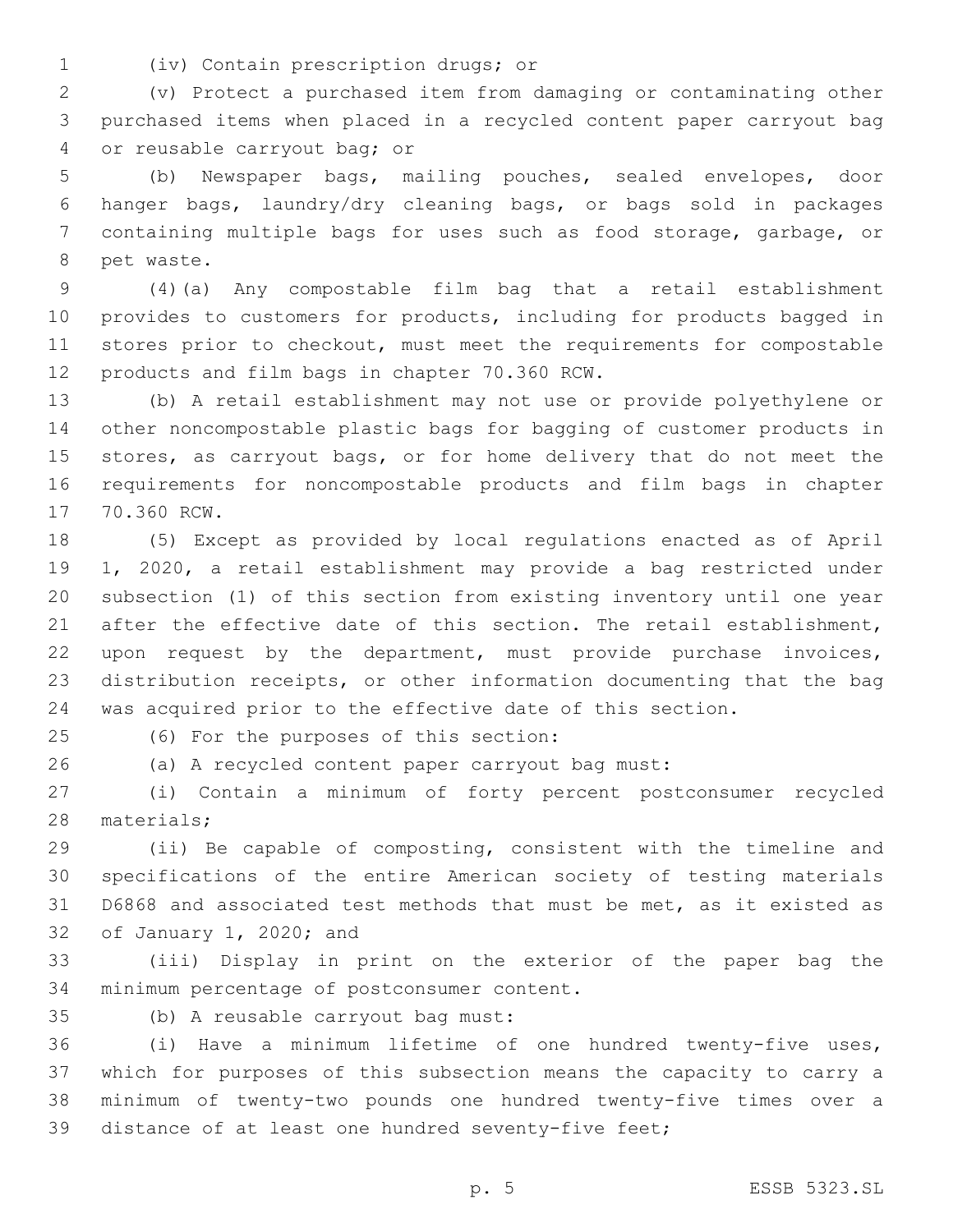(ii) Be machine washable or made from a durable material that may 2 be cleaned or disinfected; and

3 (iii) If made of film plastic:

 (A) Be made from a minimum of twenty percent postconsumer recycled content until July 1, 2022, and thereafter must be made from a minimum of forty percent postconsumer recycled content;

 (B) Display in print on the exterior of the plastic bag the minimum percentage of postconsumer recycled content, the mil 9 thickness, and that the bag is reusable; and

 (C) Have a minimum thickness of no less than 2.25 mils until December 31, 2025, and beginning January 1, 2026, must have a minimum 12 thickness of four mils.

 (c) Except for the purposes of subsection (4) of this section, food banks and other food assistance programs are not retail establishments, but are encouraged to take actions to reduce the use 16 of single-use plastic carryout bags.

 NEW SECTION. **Sec. 4.** It is a violation of section 3 of this act for any retail establishment to pay or otherwise reimburse a customer for any portion of the pass-through charge; provided that retail establishments may not collect a pass-through charge from anyone using a voucher or electronic benefits card issued under the women, infants, and children (WIC) or temporary assistance for needy families (TANF) support programs, or the federal supplemental nutrition assistance program (SNAP, also known as basic food), or the Washington state food assistance program (FAP).

 NEW SECTION. **Sec. 5.** (1) Until June 1, 2025, the department shall prioritize the expedited processing of applications for permits related to the expansion or reconfiguration of an existing pulp and paper mill for the purpose of manufacturing paper bags or raw materials used to manufacture paper bags.

 (2) The department may adopt rules as necessary for the purpose of implementing, administering, and enforcing this chapter.

 (3) The enforcement of this chapter must be based primarily on complaints filed with the department and local governments. The department must establish a forum for the filing of complaints. Local governments and any person may file complaints with the department using the forum and local governments may review complaints filed with the department via the forum for purposes of the local

p. 6 ESSB 5323.SL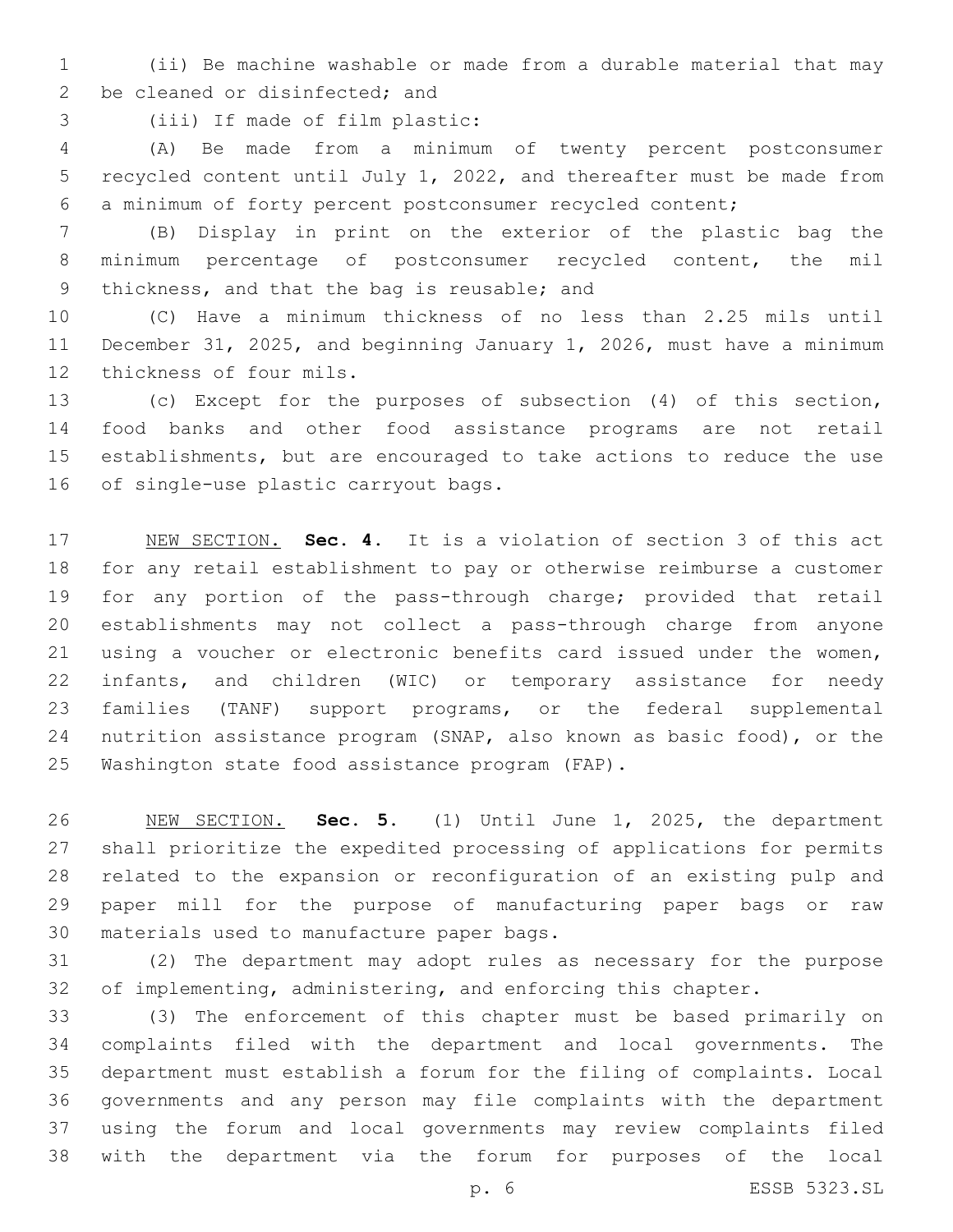government carrying out education and outreach to retail establishments. The forum established by the department may include a complaint form on the department's web site, a telephone hotline, or a public outreach strategy relying upon electronic social media to receive complaints that allege violations. The department, in collaboration with the local governments, must provide education and outreach activities to inform retail establishments, consumers, and other interested individuals about the requirements of this chapter.

 (4) The department or local government shall work with retail establishments, retail associations, unions, and other organizations to create educational elements regarding the ban and the benefits of reusable carryout bags. Educational elements may include signage at store locations, informational literature, and employee training by 14 October 1, 2020.

 (5) Retail establishments are encouraged to educate their staff to promote reusable bags as the best option for carryout bags and to post signs encouraging customers to use reusable carryout bags.

 (6) A violation of this chapter is subject to a civil penalty of up to two hundred fifty dollars. Each calendar day of operation or activity in violation of this chapter comprises a new violation. Penalties issued under this section are appealable to the pollution control hearings board established in chapter 43.21B RCW.

 (7) If specific funding for the purposes of this act, referencing this act by bill or chapter number, is not provided by July 1, 2020, from the waste reduction, recycling, and litter control account for purposes of implementing the education and outreach activities required under this section, then this act is null and void.

 NEW SECTION. **Sec. 6.** (1) Except as provided in subsection (2) 29 of this section, a city, town, county, or municipal corporation may not implement a local carryout bag ordinance. Except as provided in subsection (2) of this section, any carryout bag ordinance that was enacted as of April 1, 2020, is preempted by this chapter.

 (2)(a) A city, town, county, or municipal corporation carryout bag ordinance enacted as of April 1, 2020, that has established a pass-through charge of ten cents is not preempted with respect to the amount of the pass-through charge until January 1, 2026.

 (b) A city, town, county, or municipal corporation ordinance not specified in (a) of this subsection and enacted as of April 1 2020, 39 is not preempted until January 1, 2021.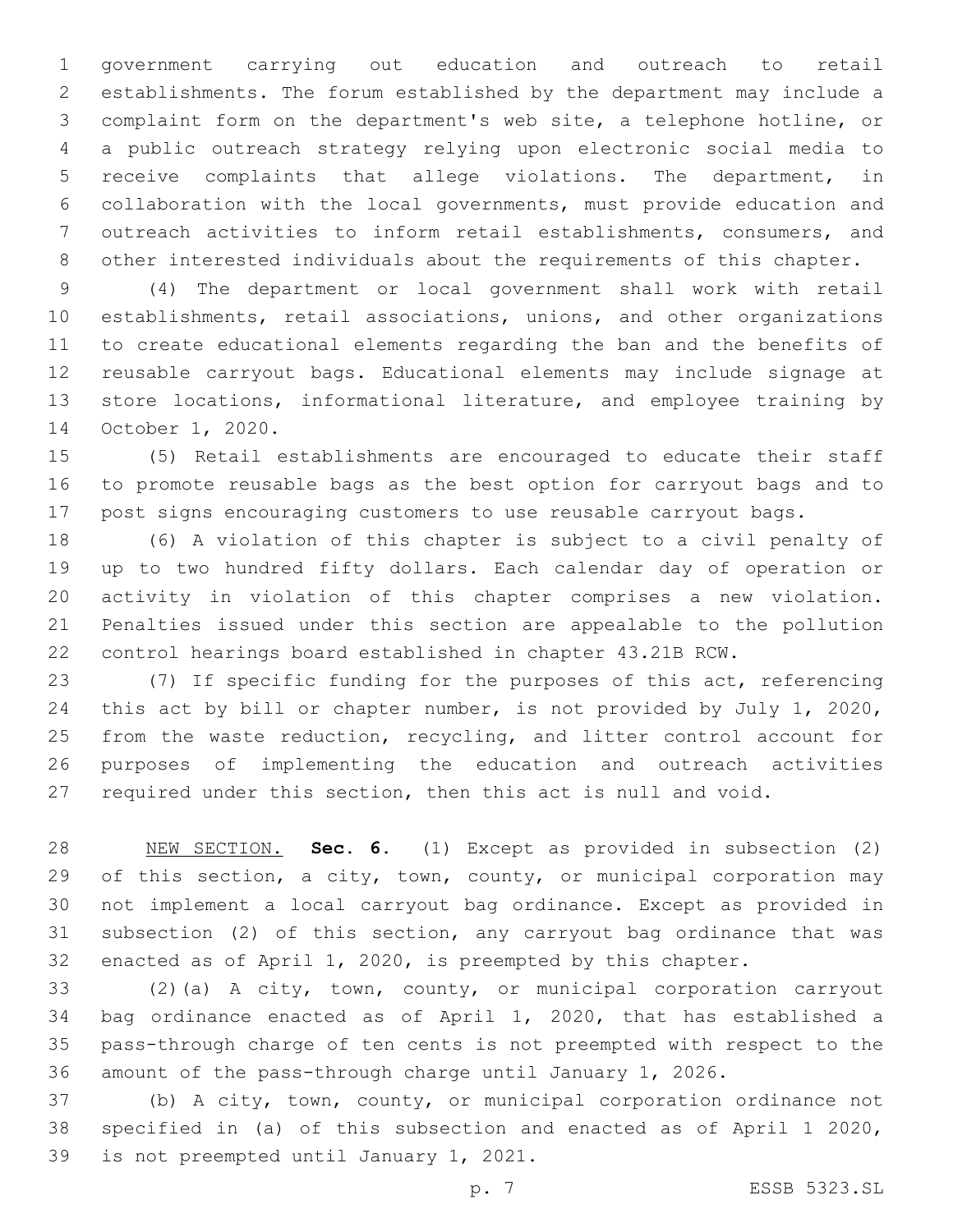NEW SECTION. **Sec. 7.** (1) By December 1, 2024, the department of commerce, in consultation with the department, must submit a report to the appropriate committees of the legislature in order to allow an opportunity for the legislature to amend the mil thickness requirements for reusable carryout bags made of film plastic, the amount of the pass-through charges for bags, or to make other needed revisions to this chapter during the 2025 legislative session. The report required under this section must include:

 (a) An assessment of the effectiveness of the pass-through charge for reducing the total volume of bags purchased and encouraging the 11 use of reusable carryout bags;

 (b) An assessment of the sufficiency of the amount of the pass- through charge allowed under chapter 70.--- RCW (the new chapter created in section 13 of this act) relative to the cost of the authorized bags to retail establishments and an assessment of the pricing and availability of various types of carryout bags. For purposes of conducting this assessment, the department and the department of commerce may request, but not require, retail establishments and bag distributors to furnish information regarding the cost of various types of paper and plastic carryout bags provided 21 to retail establishments; and

 (c) Recommendations for revisions to chapter 70.--- RCW (the new chapter created in section 13 of this act), if needed.

24 (2) This section expires July 1, 2027.

 NEW SECTION. **Sec. 8.** A new section is added to chapter 82.04 26 RCW to read as follows:

27 In computing the tax due under this chapter, there may be deducted any amounts derived from the pass-through charge collected by a taxpayer pursuant to chapter 70.--- RCW (the new chapter created 30 in section 13 of this act).

 NEW SECTION. **Sec. 9.** RCW 82.32.805 and 82.32.808 do not apply to this act.

 **Sec. 10.** RCW 43.21B.110 and 2019 c 344 s 16, 2019 c 292 s 10, and 2019 c 290 s 12 are each reenacted and amended to read as follows:35

 (1) The hearings board shall only have jurisdiction to hear and decide appeals from the following decisions of the department, the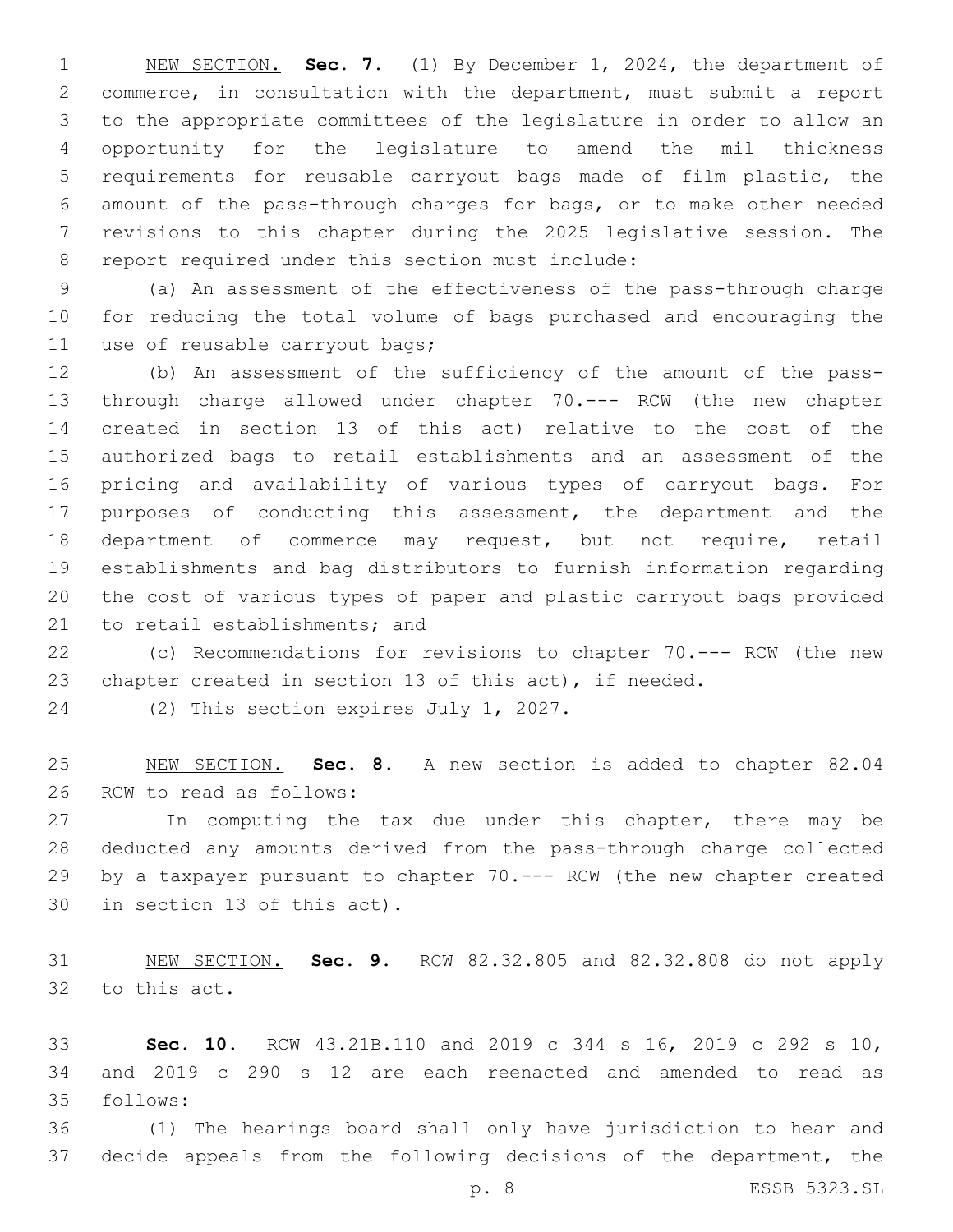director, local conservation districts, the air pollution control boards or authorities as established pursuant to chapter 70.94 RCW, local health departments, the department of natural resources, the department of fish and wildlife, the parks and recreation commission, and authorized public entities described in chapter 79.100 RCW:

 (a) Civil penalties imposed pursuant to RCW 18.104.155, 70.94.431, 70.105.080, 70.107.050, section 5 of this act, 70.365.070, 70.375.060, 76.09.170, 77.55.440, 78.44.250, 88.46.090, 90.03.600, 90.46.270, 90.48.144, 90.56.310, 90.56.330, and 90.64.102.

 (b) Orders issued pursuant to RCW 18.104.043, 18.104.060, 43.27A.190, 70.94.211, 70.94.332, 70.105.095, 70.365.070, 86.16.020, 88.46.070, 90.14.130, 90.46.250, 90.48.120, and 90.56.330.

 (c) A final decision by the department or director made under 14 chapter 183, Laws of 2009.

 (d) Except as provided in RCW 90.03.210(2), the issuance, modification, or termination of any permit, certificate, or license by the department or any air authority in the exercise of its jurisdiction, including the issuance or termination of a waste disposal permit, the denial of an application for a waste disposal permit, the modification of the conditions or the terms of a waste disposal permit, or a decision to approve or deny an application for a solid waste permit exemption under RCW 70.95.300.

 (e) Decisions of local health departments regarding the grant or denial of solid waste permits pursuant to chapter 70.95 RCW.

 (f) Decisions of local health departments regarding the issuance and enforcement of permits to use or dispose of biosolids under RCW 70.95J.080.27

 (g) Decisions of the department regarding waste-derived fertilizer or micronutrient fertilizer under RCW 15.54.820, and decisions of the department regarding waste-derived soil amendments 31 under RCW 70.95.205.

 (h) Decisions of local conservation districts related to the denial of approval or denial of certification of a dairy nutrient management plan; conditions contained in a plan; application of any dairy nutrient management practices, standards, methods, and technologies to a particular dairy farm; and failure to adhere to the plan review and approval timelines in RCW 90.64.026.

 (i) Any other decision by the department or an air authority which pursuant to law must be decided as an adjudicative proceeding 40 under chapter 34.05 RCW.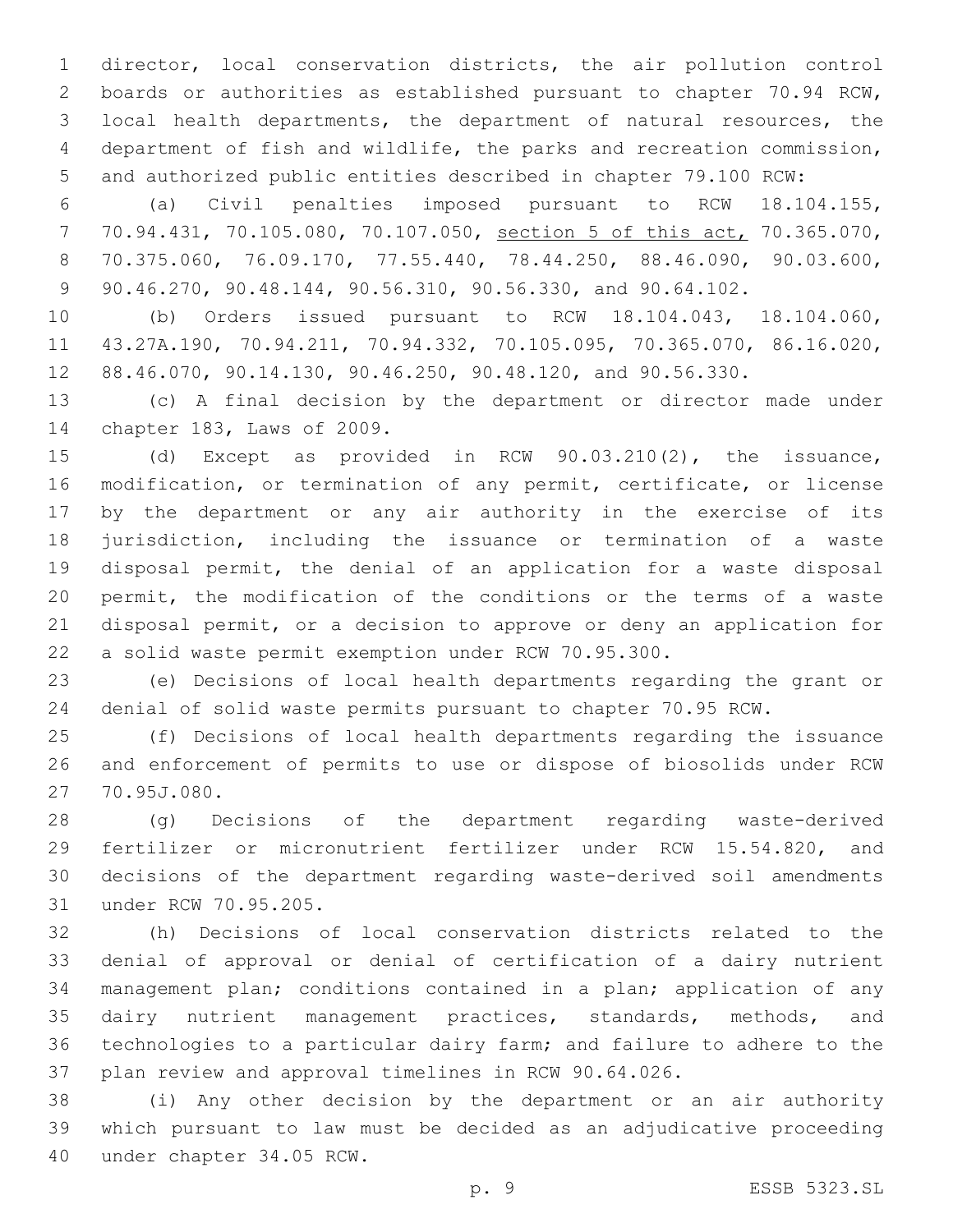(j) Decisions of the department of natural resources, the department of fish and wildlife, and the department that are reviewable under chapter 76.09 RCW, and the department of natural resources' appeals of county, city, or town objections under RCW 76.09.050(7).

 (k) Forest health hazard orders issued by the commissioner of 7 public lands under RCW 76.06.180.

 (l) Decisions of the department of fish and wildlife to issue, deny, condition, or modify a hydraulic project approval permit under chapter 77.55 RCW, to issue a stop work order, to issue a notice to comply, to issue a civil penalty, or to issue a notice of intent to 12 disapprove applications.

 (m) Decisions of the department of natural resources that are 14 reviewable under RCW 78.44.270.

 (n) Decisions of an authorized public entity under RCW 79.100.010 to take temporary possession or custody of a vessel or to contest the amount of reimbursement owed that are reviewable by the hearings 18 board under RCW 79.100.120.

 (2) The following hearings shall not be conducted by the hearings board:20

 (a) Hearings required by law to be conducted by the shorelines 22 hearings board pursuant to chapter 90.58 RCW.

 (b) Hearings conducted by the department pursuant to RCW 70.94.332, 70.94.390, 70.94.395, 70.94.400, 70.94.405, 70.94.410, and 25 90.44.180.

 (c) Appeals of decisions by the department under RCW 90.03.110 27 and 90.44.220.

 (d) Hearings conducted by the department to adopt, modify, or 29 repeal rules.

 (3) Review of rules and regulations adopted by the hearings board shall be subject to review in accordance with the provisions of the 32 administrative procedure act, chapter 34.05 RCW.

 **Sec. 11.** RCW 43.21B.110 and 2019 c 344 s 16, 2019 c 292 s 10, and 2019 c 290 s 12 are each reenacted and amended to read as follows:35

 (1) The hearings board shall only have jurisdiction to hear and decide appeals from the following decisions of the department, the director, local conservation districts, the air pollution control boards or authorities as established pursuant to chapter 70.94 RCW,

p. 10 ESSB 5323.SL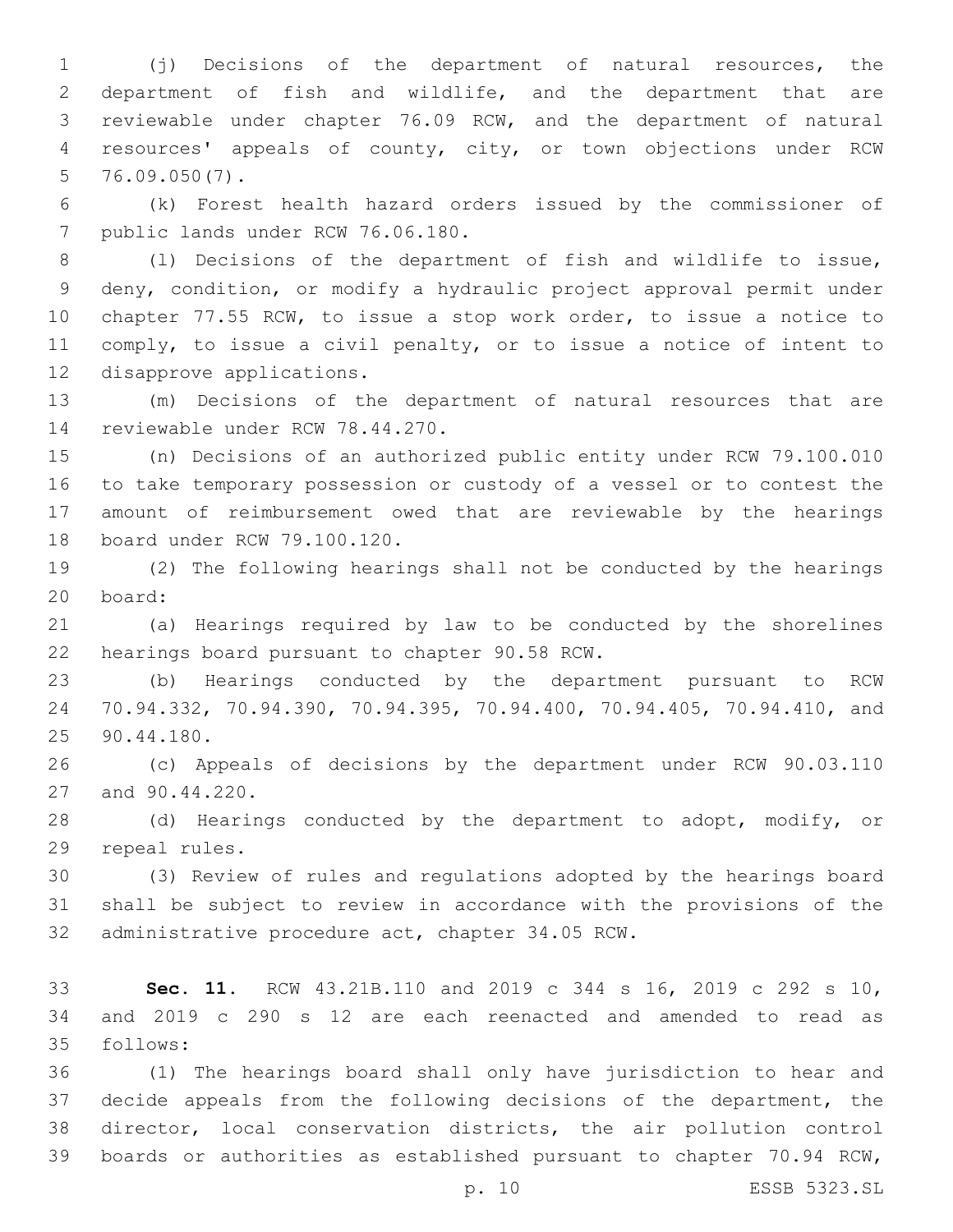local health departments, the department of natural resources, the department of fish and wildlife, the parks and recreation commission, and authorized public entities described in chapter 79.100 RCW:

 (a) Civil penalties imposed pursuant to RCW 18.104.155, 70.94.431, 70.105.080, 70.107.050, section 5 of this act, 70.365.070, 70.375.060, 76.09.170, 77.55.440, 78.44.250, 88.46.090, 90.03.600, 90.46.270, 90.48.144, 90.56.310, 90.56.330, and 90.64.102.

 (b) Orders issued pursuant to RCW 18.104.043, 18.104.060, 43.27A.190, 70.94.211, 70.94.332, 70.105.095, 70.365.070, 86.16.020, 88.46.070, 90.14.130, 90.46.250, 90.48.120, and 90.56.330.

 (c) Except as provided in RCW 90.03.210(2), the issuance, modification, or termination of any permit, certificate, or license by the department or any air authority in the exercise of its jurisdiction, including the issuance or termination of a waste disposal permit, the denial of an application for a waste disposal permit, the modification of the conditions or the terms of a waste disposal permit, or a decision to approve or deny an application for a solid waste permit exemption under RCW 70.95.300.

 (d) Decisions of local health departments regarding the grant or denial of solid waste permits pursuant to chapter 70.95 RCW.

 (e) Decisions of local health departments regarding the issuance and enforcement of permits to use or dispose of biosolids under RCW 23 70.95J.080.

 (f) Decisions of the department regarding waste-derived fertilizer or micronutrient fertilizer under RCW 15.54.820, and decisions of the department regarding waste-derived soil amendments 27 under RCW 70.95.205.

 (g) Decisions of local conservation districts related to the denial of approval or denial of certification of a dairy nutrient management plan; conditions contained in a plan; application of any dairy nutrient management practices, standards, methods, and technologies to a particular dairy farm; and failure to adhere to the plan review and approval timelines in RCW 90.64.026.

 (h) Any other decision by the department or an air authority which pursuant to law must be decided as an adjudicative proceeding 36 under chapter 34.05 RCW.

 (i) Decisions of the department of natural resources, the department of fish and wildlife, and the department that are reviewable under chapter 76.09 RCW, and the department of natural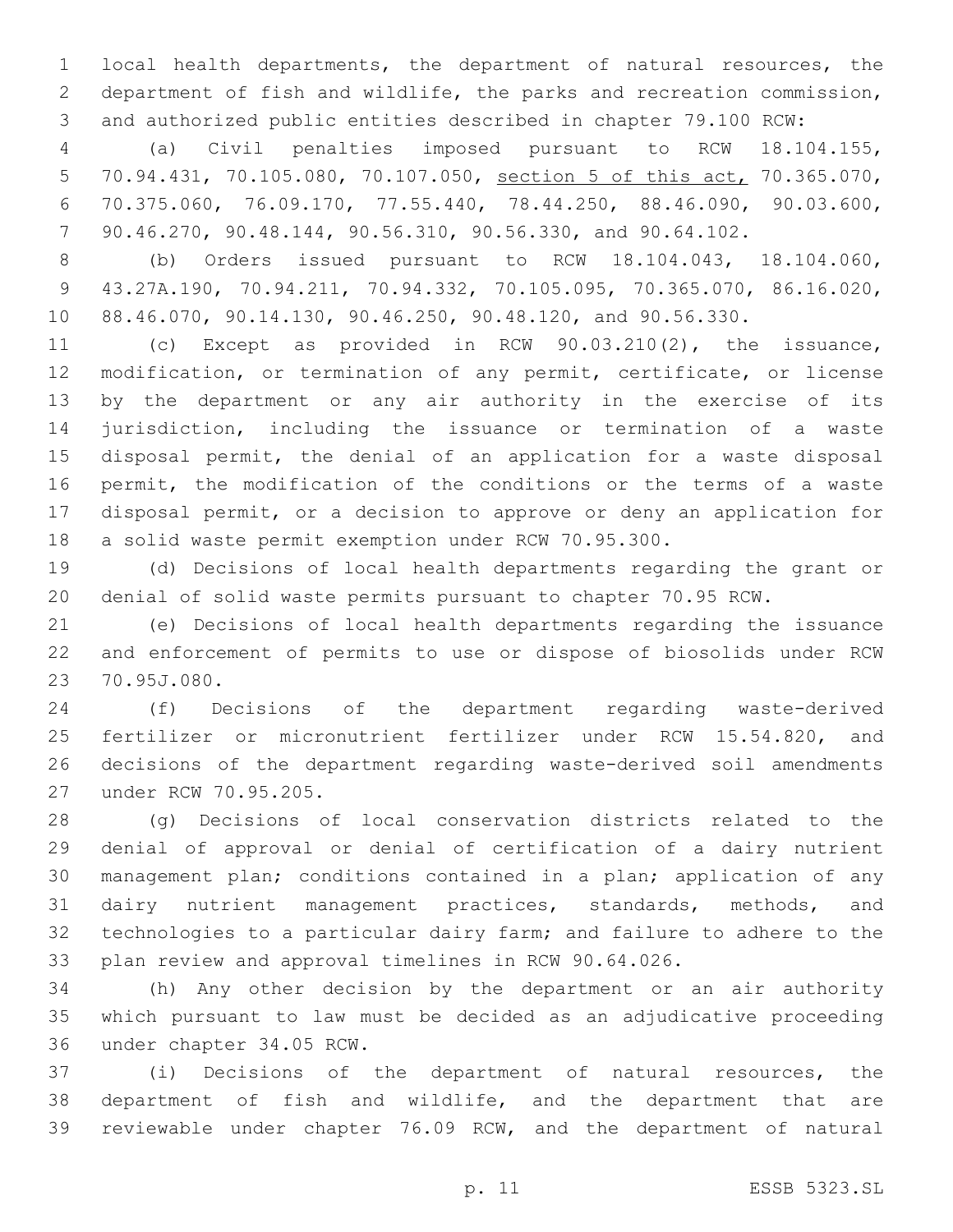resources' appeals of county, city, or town objections under RCW  $2, 76.09.050(7)$ .

 (j) Forest health hazard orders issued by the commissioner of 4 public lands under RCW 76.06.180.

 (k) Decisions of the department of fish and wildlife to issue, deny, condition, or modify a hydraulic project approval permit under chapter 77.55 RCW, to issue a stop work order, to issue a notice to comply, to issue a civil penalty, or to issue a notice of intent to 9 disapprove applications.

 (l) Decisions of the department of natural resources that are 11 reviewable under RCW 78.44.270.

 (m) Decisions of an authorized public entity under RCW 79.100.010 to take temporary possession or custody of a vessel or to contest the amount of reimbursement owed that are reviewable by the hearings 15 board under RCW 79.100.120.

 (2) The following hearings shall not be conducted by the hearings 17 board:

 (a) Hearings required by law to be conducted by the shorelines 19 hearings board pursuant to chapter 90.58 RCW.

 (b) Hearings conducted by the department pursuant to RCW 70.94.332, 70.94.390, 70.94.395, 70.94.400, 70.94.405, 70.94.410, and 90.44.180.22

 (c) Appeals of decisions by the department under RCW 90.03.110 24 and 90.44.220.

 (d) Hearings conducted by the department to adopt, modify, or 26 repeal rules.

 (3) Review of rules and regulations adopted by the hearings board shall be subject to review in accordance with the provisions of the 29 administrative procedure act, chapter 34.05 RCW.

 NEW SECTION. **Sec. 12.** If any provision of this act or its application to any person or circumstance is held invalid, the remainder of the act or the application of the provision to other persons or circumstances is not affected.

 NEW SECTION. **Sec. 13.** Sections 1 through 7 of this act constitute a new chapter in Title 70 RCW.

 NEW SECTION. **Sec. 14.** Section 10 of this act expires June 30, 2021.